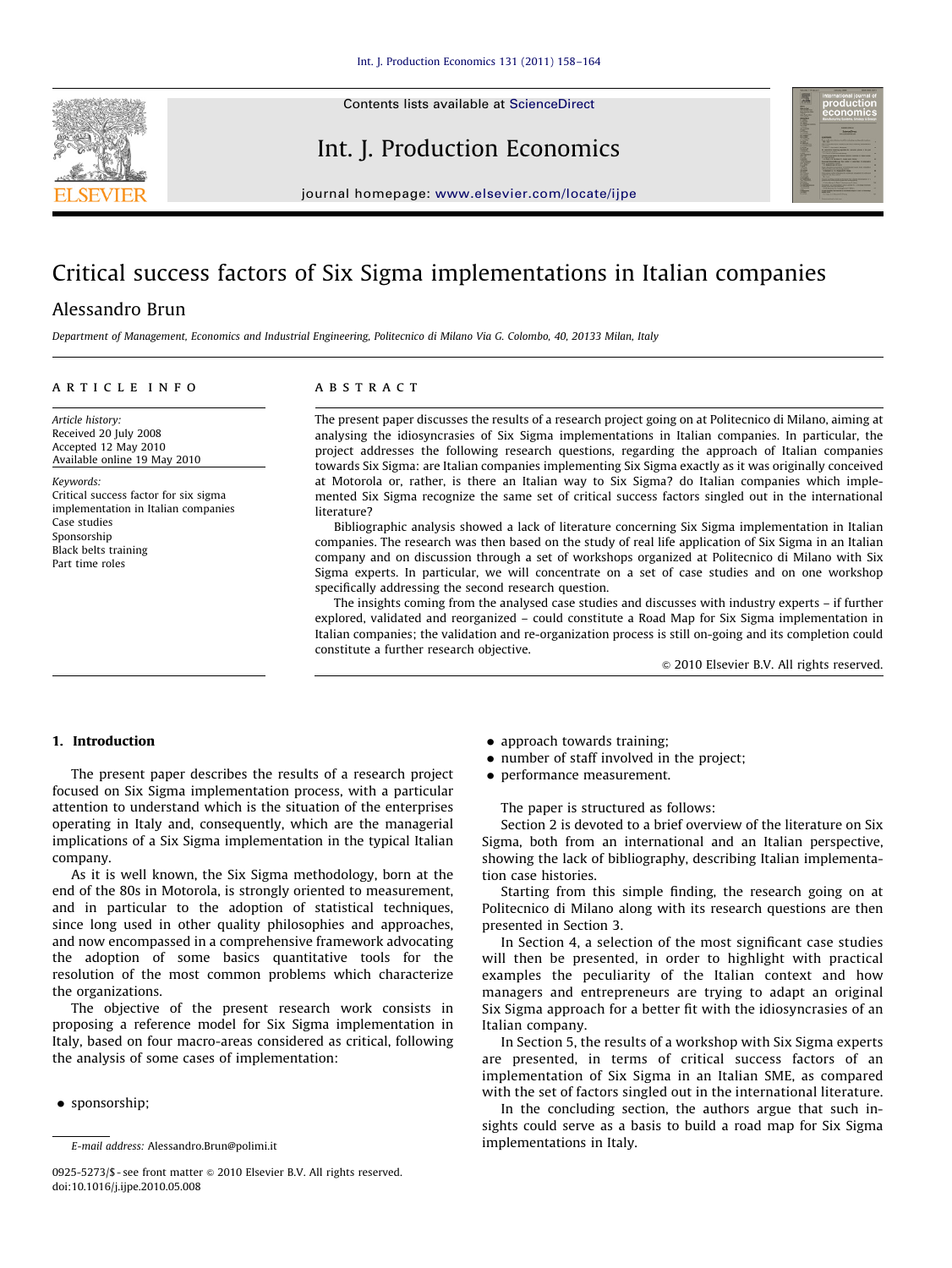#### 2. Scientific background

#### 2.1. TOM, the "father" of Six Sigma

It is here interesting to devote a short paragraph to the main concepts of total quality management (TQM), since it can be considered as the father of Six Sigma: many of the principles constituting the basis of TQM are also paramount in Six Sigma.

TQM is a management philosophy originated in the 50s and has steadily become more popular since the early 80s. Total quality is a description of the culture, attitude and organization of a company striving to provide customers with product and services satisfying their needs.

Total quality control was the key concept of Armand Feigenbaum's 1951 book ''Quality Control: Principle, Practice and Administration'' – a text that was lately revised under the title ''Total Quality Control'' – and many other quality gurus, like Deming, Juran and Ishikawa—also contributed to the body of knowledge now known as TQM.

The International Standards Organization (ISO), TQM is ''a management approach. For an organization centered on quality, based on the participation of all its members and aiming at longterm success through the customer satisfaction, and benefits to all members of the organization and to society''. TQM seeks to integrate all departments (from marketing to finance, to design, engineering, manufacturing, customer service, etc.) to focus on meeting customer needs and company-wide organizational goals. TQM views an organization as a collection of processes, arguing that every company should strive to continuously improve these processes by exploiting the knowledge and the experience of every worker in the organization.

Albeit originally applied to manufacturing operations, TQM is now becoming recognised as a generic management tool, just as applicable in service companies and in the public sector.

The key principles characterizing TQM in its most general conception are [\(Hashmi, 2006](#page--1-0)):

- Management commitment: in TQM, management should be the driver of change.
- Employee empowerment, through training, measurement and recognition (for both the teams and individuals), and teamwork.
- Fact-based decision making tools.
- Focus on the customer.
- Continuous improvement.

Lately, TQM also received strong criticisms because it provides only very broad guidelines for implementation. As Pydzek reports, ''true, solid research showed that organizations which succeeded in successfully implementing TQM, reaped substantial rewards. But the low probability of success deterred many organizations from implementing TQM. Instead, many organizations opted for ISO 9000, since this promises not world-class performance levels but standard performance, and provide clear criteria and a guarantee that meeting these criteria will result in recognition. In contrast, TQM offered a generic set of philosophical guidelines and no way to prove that one had accomplished their quality goals'' ([Pyzdek, 2006\)](#page--1-0).

#### 2.2. The Six Sigma revolution

As it is well known, the Six Sigma programme was first launched at Motorola in 1986, thanks to the joint efforts of some key figures, among which Mikel Harry (Senior Engineer of the Government Electronics Group), Bill Smith (VP and Senior Quality Assurance Manager) and Bob Galvin (CEO). ''Motorola invented the Six Sigma quality improvement process in 1986. Six Sigma provided a common worldwide language for measuring quality and became a global standard.'' (source: [www.motorola.com;](www.motorola.com) other sources frequently report that the official launch of Six Sigma took place in 1987). This allowed Motorola to become the first American company to win the Malcolm Baldrige Quality Award, in 1988.

The Six Sigma methodology, originally conceived as an approach to improve manufacturing processes, has been then utterly revised by General Electric, in the mid-90s, first in the form of a Total Quality programme, to be then promoted to the rank of ''managerial approach'' by which to manage the entire organization.

Any Six Sigma implementation aims at improving customer satisfaction, by mean of improved processes capability. This, in turn, is made possible by focusing on ''Critical to Quality'' (CtQ) characteristics and implementing improvement actions seeking to continuously reduce processes variability in terms of CtQ. These actions are carried out by involving every employee.

Most successful implementation of Six Sigma methodology have common characteristics:

- Six Sigma embeds quality in the company's functions and departments, rather than maintaining it as a separate entity. The idea of a Six Sigma implementation being a private affair of the Quality Management Department is a profoundly distorted one: the Quality Management VP could not bear the responsibility of a companywide implementation of Six Sigma.
- In most successful implementations, the Six Sigma program has been extended to all company's processes. It would have been a big mistake to limit the implementation only to the most relevant areas.
- Six Sigma takes management involvement and support for granted. It is paramount that the company board places quality as the first priority.
- Six Sigma focuses on well defined, measurable goals. Often the finance Department is involved, being in charge to validate economic savings resulting from the various improvement actions.
- The organizational structure of a Six Sigma implementation is based on precisely specified roles (e.g. Green Belts, Black Belts). A key driver of success of Six Sigma is the possibility to recruit the best resources in the company; linking career paths of the staff to personal achievements within the Six Sigma programme and to contribute to its success, is often useful to increase motivation and commitment.

It is then apparent that Six Sigma has been inspired by TQM, being based on a pretty similar list of principles. Among the main differences, it is worthwhile noticing that:

- while TQM is oriented to the final result of a process, Six Sigma aims at preventing errors, reducing the variability of the processes;
- TQM mostly provides broad guidelines for quality management, while Six Sigma commends precise applicative methodologies (DMAIC for existing processes and DFSS for new ones) and focuses its attention on numeric certification of improvements and associated savings;
- $\bullet$  in Six Sigma, top-down management leadership plays a critical role in enabling the successful deployment of tools and techniques – much less in TQM – and this, in turn, ensures alignment of projects with strategic goals of the organization.